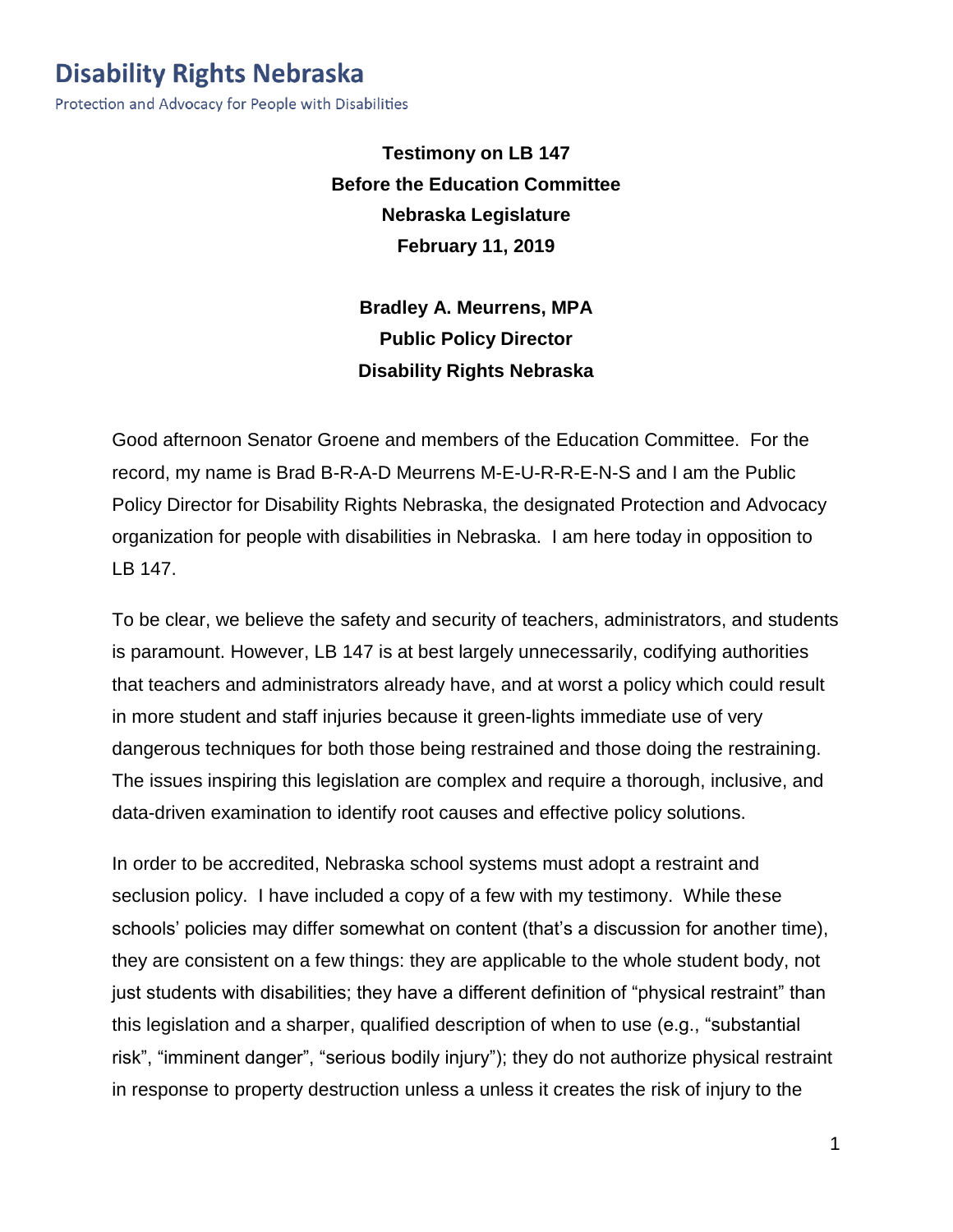student or others. We are concerned that LB 147 contradicts many school districts' existing policies on the use of physical restraints in response to student behavior, sending a confusing signal to school personnel about what rules or protocol to follow and LB 147 could persuade schools to dilute their existing restraint policies to match this legislation. Teachers and school staff seem to already have the authority to act as LB 147 prescribes both in many of the existing school district restraint policies and in state law (see annotation to Nebraska Revised Statute 79-258: "This section provides authority for school teachers and administrators to use physical contact short of corporal punishment to the degree necessary to preserve order and control in the school environment, and authorizes an acceptable level of incidental physical contact, as is necessary for teachers to promote personal interaction with their students. Daily v. Board of Ed. of Morrill Cty. School Dist. No. 62-0063, 256 Neb. 73, 588 N.W.2d 813 (1999).")

Students with disabilities are already disproportionately restrained by physical force<sup>1</sup> and we fear that the language in this bill will serve to increase incidents of restraint use. While the bill does not intend to target students with disabilities specifically, the data indicate that they will be the students most likely to be restrained for a variety of reasons—the behavior might be a manifestation of their disability (identified or not) or it could be misinterpreted by school personnel. Furthermore, we are concerned that with the authority granted by the this bill to grab the hands or wrists of students, students will often struggle, ratcheting up the amount of force applied to the student, increasing substantially the risk of injury to student, staff, or both (especially if school personnel are not trained appropriately).

With no clear meaning of " becomes physically violent", "exhibits destructive behavior" or "school property" (destruction of school property could mean snapping a pencil or tearing up a piece of paper); with no requirement that staff have any training to identify when a student is "dangerous to self or others"; with no qualifying language such as "imminent danger of serious physical harm to self or others"; with no requirement to

 $\overline{a}$ 

<sup>1</sup> See Civil Rights Data Collection 2018 report on school climate and safety available at <https://www2.ed.gov/about/offices/list/ocr/docs/school-climate-and-safety.pdf>